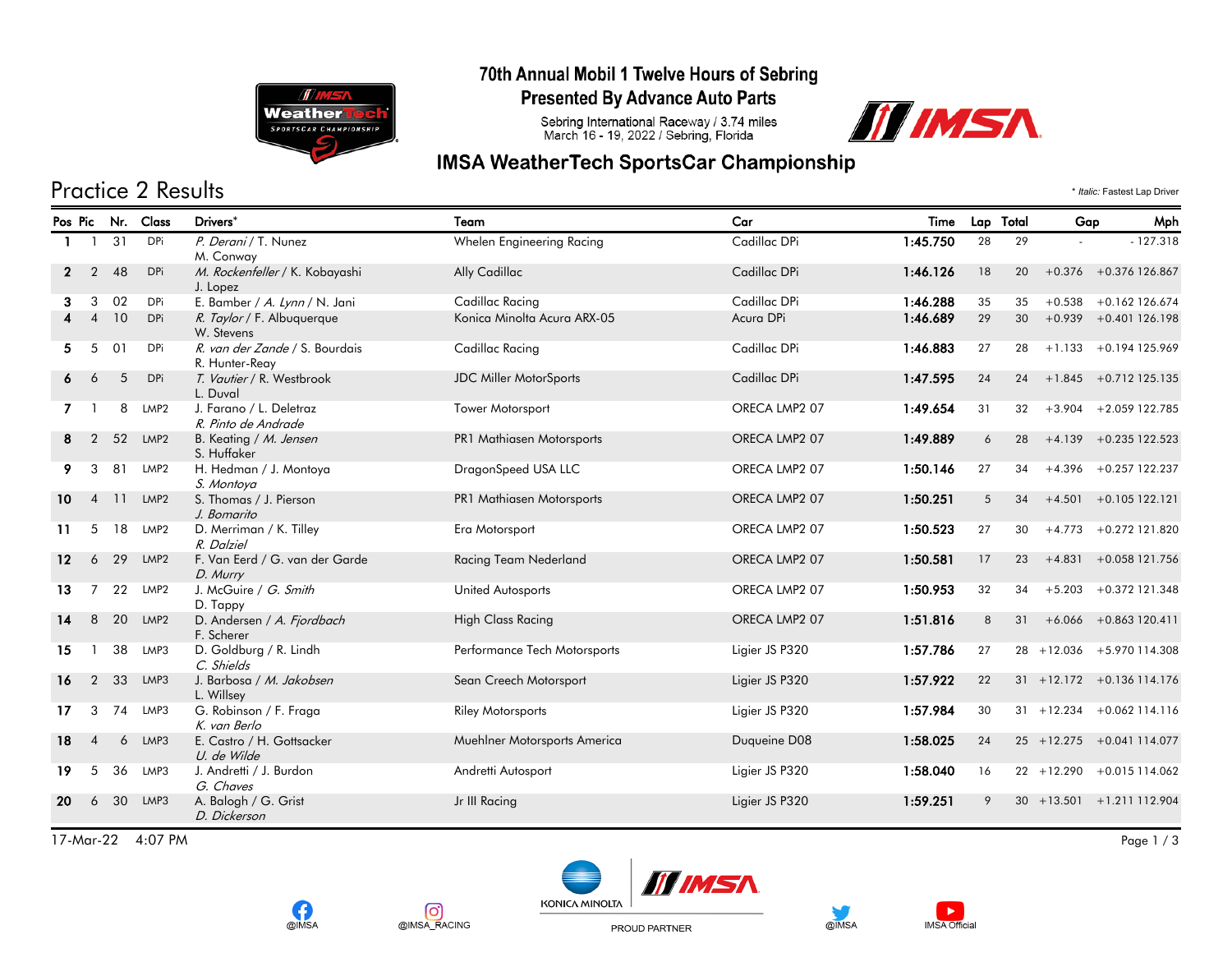

**OIMSA** 

രി

@IMSA\_RACING

#### 70th Annual Mobil 1 Twelve Hours of Sebring

**Presented By Advance Auto Parts** 

Sebring International Raceway / 3.74 miles<br>March 16 - 19, 2022 / Sebring, Florida



### **IMSA WeatherTech SportsCar Championship**

# Practice 2 Results \* *Italic:* Fastest Lap Driver

|    |                |                | Pos Pic Nr. Class | Drivers*                                        | Team                         | Car                                   | Time     |                | Lap Total | Gap           | Mph                          |
|----|----------------|----------------|-------------------|-------------------------------------------------|------------------------------|---------------------------------------|----------|----------------|-----------|---------------|------------------------------|
| 21 | $\overline{7}$ | $\overline{7}$ | LMP3              | M. Kvamme / A. Mantella<br>M. Bell              | Forty7 Motorsports           | Duqueine D08                          | 1:59.284 | 15             |           |               | $23 + 13.534 + 0.033112.873$ |
| 22 | 8              | 54             | LMP3              | J. Bennett / C. Braun / G. Kurtz                | <b>CORE Autosport</b>        | Ligier JS P320                        | 1:59.601 | $\overline{7}$ |           |               | $31 + 13.851 + 0.317112.574$ |
| 23 | 9              | 13             | LMP3              | O. Fidani / K. Wittmer / L. Kern                | <b>AWA</b>                   | Duqueine D08                          | 2:00.069 | 10             |           |               | $24 + 14.319 + 0.468112.135$ |
|    | 24 10          | 40             | LMP3              | M. Hanratty / T. Archer<br>J. Vance             | FastMD Racing                | Duqueine D08                          | 2:00.802 | 31             |           |               | $33 + 15.052 + 0.733111.454$ |
| 25 |                |                | 63 GTDPRO         | M. Mapelli / A. Caldarelli<br>M. Bortolotti     | TR3 Racing                   | Lamborghini Huracan GT3               | 2:00.861 | 5              |           |               | $29 + 15.111 + 0.059111.400$ |
| 26 | 2              |                | 24 GTDPRO         | P. Eng / M. Wittmann<br>N. Yelloly              | <b>BMW M Team RLL</b>        | BMW M4 GT3                            | 2:00.952 | 22             |           |               | 26 +15.202 +0.091 111.316    |
| 27 |                |                | <b>GTD</b>        | B. Sellers / M. Snow<br>E. Johansson            | Paul Miller Racing           | BMW M4 GT3                            | 2:01.123 | 5              |           |               | 23 +15.373 +0.171 111.159    |
| 28 | 3              |                | 62 GTDPRO         | D. Serra / D. Rigon / E. Cheever                | Risi Competizione            | Ferrari 488 GT3                       | 2:01.203 | 25             |           |               | $27 + 15.453 + 0.080111.086$ |
| 29 | 2              | 32             | <b>GTD</b>        | M. Skeen / S. McAleer<br>D. Juncadella          | Gilbert Korthoff Motorsports | Mercedes-AMG GT3                      | 2:01.405 | 8              |           |               | 28 +15.655 +0.202 110.901    |
| 30 | 3              | 47             | <b>GTD</b>        | R. Lacorte / G. Sernagiotto<br>A. Fuoco         | <b>Cetilar Racing</b>        | Ferrari 488 GT3                       | 2:01.431 | 10             |           |               | $31 + 15.681 + 0.026110.877$ |
| 31 | 4              | 12             | <b>GTD</b>        | F. Montecalvo / S. Andrews<br>R. Heistand       | VasserSullivan               | Lexus RC F GT3                        | 2:01.457 | 5              |           |               | $30 + 15.707 + 0.026110.853$ |
| 32 | 5              | 96             | <b>GTD</b>        | R. Foley / B. Auberlen<br>M. Dinan              | Turner Motorsport            | BMW M4 GT3                            | 2:01.511 | 6              |           |               | 25 +15.761 +0.054 110.804    |
| 33 | 4              |                | 14 GTDPRO         | J. Hawksworth / B. Barnicoat<br>A. Telitz       | VasserSullivan               | Lexus RC F GT3                        | 2:01.593 | 3              |           |               | 15 +15.843 +0.082 110.729    |
| 34 | 5              |                | 25 GTDPRO         | C. De Phillippi / J. Edwards<br>A. Farfus       | <b>BMW M Team RLL</b>        | BMW M4 GT3                            | 2:01.594 | 5              |           |               | $9 + 15.844 + 0.001110.728$  |
| 35 | 6              | 70             | <b>GTD</b>        | B. Iribe / O. Millroy / J. Pepper               | inception racing             | McLaren 720S GT3                      | 2:01.690 | 25             |           |               | 28 +15.940 +0.096 110.641    |
| 36 |                | 7 16           | GTD               | R. Hardwick / Z. Robichon<br>J. Heylen          | Wright Motorsports           | Porsche 911 GT3R                      | 2:01.913 | 12             |           |               | $31 + 16.163 + 0.223110.439$ |
| 37 | 6              |                | 23 GTDPRO         | R. Gunn / A. Riberas / M. Martin                | Heart of Racing Team         | Aston Martin Vantage GT3              | 2:01.977 | 3              |           |               | 15 +16.227 +0.064 110.381    |
| 38 | 8              | 28             | <b>GTD</b>        | M. de Quesada / D. Morad<br>M. Goetz            | Alegra Motorsports           | Mercedes-AMG GT3                      | 2:02.038 | 6              |           |               | $30 + 16.288 + 0.061110.326$ |
| 39 | 9              | 66             | <b>GTD</b>        | K. Simpson / T. Bechtolsheimer<br>M. Farnbacher | <b>Gradient Racing</b>       | Acura NSX GT3                         | 2:02.063 | 20             |           |               | $32 + 16.313 + 0.025110.303$ |
| 40 | 7              |                | 3 GTDPRO          | A. Garcia / J. Taylor<br>N. Catsburg            | Corvette Racing              | Chevrolet Corvette C8.R<br><b>GTD</b> | 2:02.396 | 6              |           |               | 27 +16.646 +0.333 110.003    |
| 41 | 10             | 21             | <b>GTD</b>        | S. Mann / L. Perez Companc<br>T. Vilander       | AF CORSE                     | Ferrari 488 GT3                       | 2:02.409 | 27             |           | $28 + 16.659$ | +0.013 109.991               |

17-Mar-22 4:07 PM Page 2 / 3